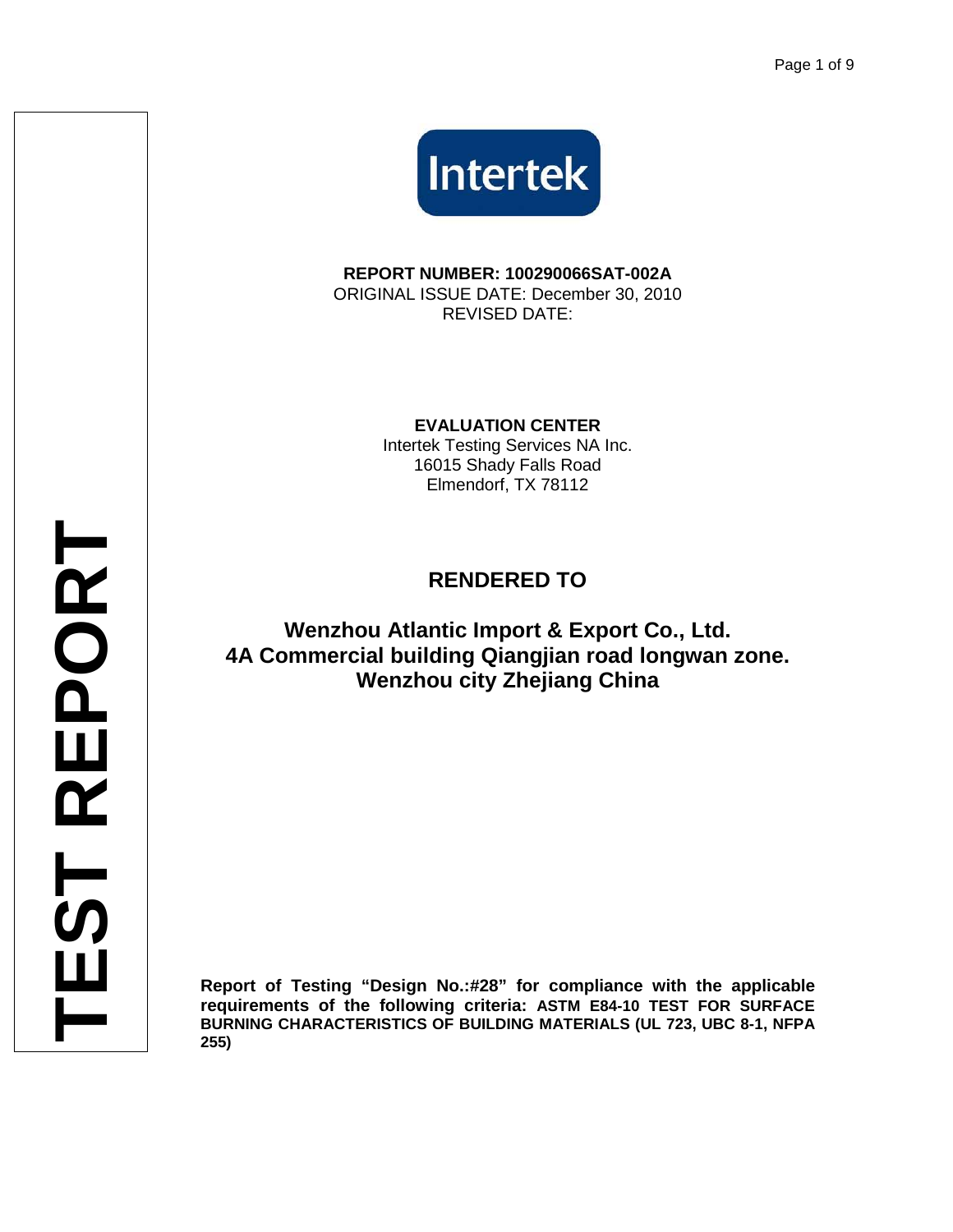Page 2 of 9

|                       | Specimen I. D. "Design No.:#28"                                                                              |
|-----------------------|--------------------------------------------------------------------------------------------------------------|
| <b>Test Standard:</b> | ASTM E84-10 TEST FOR SURFACE BURNING<br>CHARACTERISTICS OF BUILDING MATERIALS (UL<br>723, UBC 8-1, NFPA 255) |
| Test Date:            | December 30, 2010                                                                                            |
| Client:               | Wenzhou Atlantic Import & Export Co., Ltd.                                                                   |
| <b>Test Results:</b>  | <b>FLAME SPREAD INDEX</b><br>0<br><b>SMOKE DEVELOPED INDEX</b><br>40                                         |

This report is for the exclusive use of Intertek's Client and is provided pursuant to the agreement between Intertek and its Client. Intertek's responsibility and liability are limited to the terms and conditions of the agreement. Intertek assumes no liability to any party, other than to the Client in accordance with the agreement, for any loss, expense or damage occasioned by the use of the report. Only the Client is authorized to copy or distribute this report and then only in its entirety. Any use of Intertek name or one of its marks for the sale or advertisement of the tested material, product or service must first be approved in writing by Intertek. The observations and test results in this report are relevant only to the sample tested. This report by itself does not imply that the material, product, or service is or has ever been under an Intertek certification program.

David R. Boylo

Darrell R. Gonzales **Technician** 

Reviewed and approved:

Servando Romo Project Manager

December 30, 2010

December 30, 2010

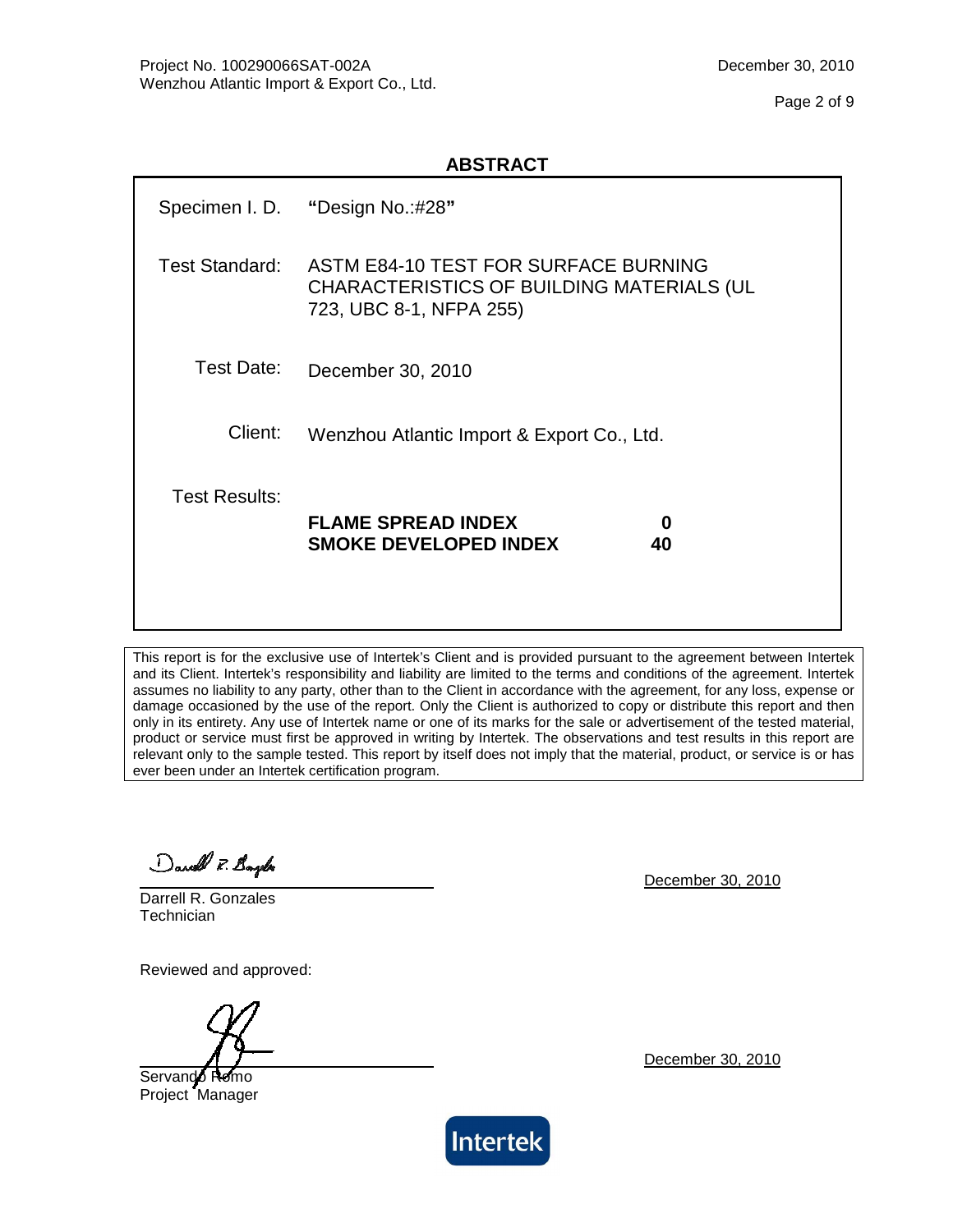### **I. INTRODUCTION**

This report describes the results of the ASTM E84 TEST FOR SURFACE BURNING CHARACTERISTICS OF BUILDING MATERIALS a method for determining the comparative surface burning behavior of building materials. This test is applicable to exposed surfaces, such as ceilings or walls, provided that the material or assembly of materials, by its own structural quality or the manner in which it is tested and intended for use, is capable of supporting itself in position or being supported during the test period.

The purpose of the method is to determine the relative burning behavior of the material by observing the flame spread along the specimen. Flame spread and smoke density developed are reported, however, there is not necessarily a relationship between these two measurements.

"The use of supporting materials on the underside of the test specimen may lower the flame spread index from that which might be obtained if the specimen could be tested without such support... This method may not be appropriate for obtaining comparative surface burning behavior of some cellular plastic materials... Testing of materials that melt, drip, or delaminate to such a degree that the continuity of the flame front is destroyed, results in low flame spread indices that do not relate directly to indices obtained by testing materials that remain in place."

This test method is also published under the following designations:

NFPA 255 UL 723 UBC 8-1

**This standard should be used to measure and describe the properties of materials, products, or assemblies in response to heat and flame under controlled laboratory conditions and should not be used to describe or appraise the fire hazard or fire risk of materials, products, or assemblies under actual fire conditions. However, results of this test may be used as elements of a fire risk assessment which takes into account all of the factors which are pertinent to an assessment of the fire hazard of a particular end use.** 

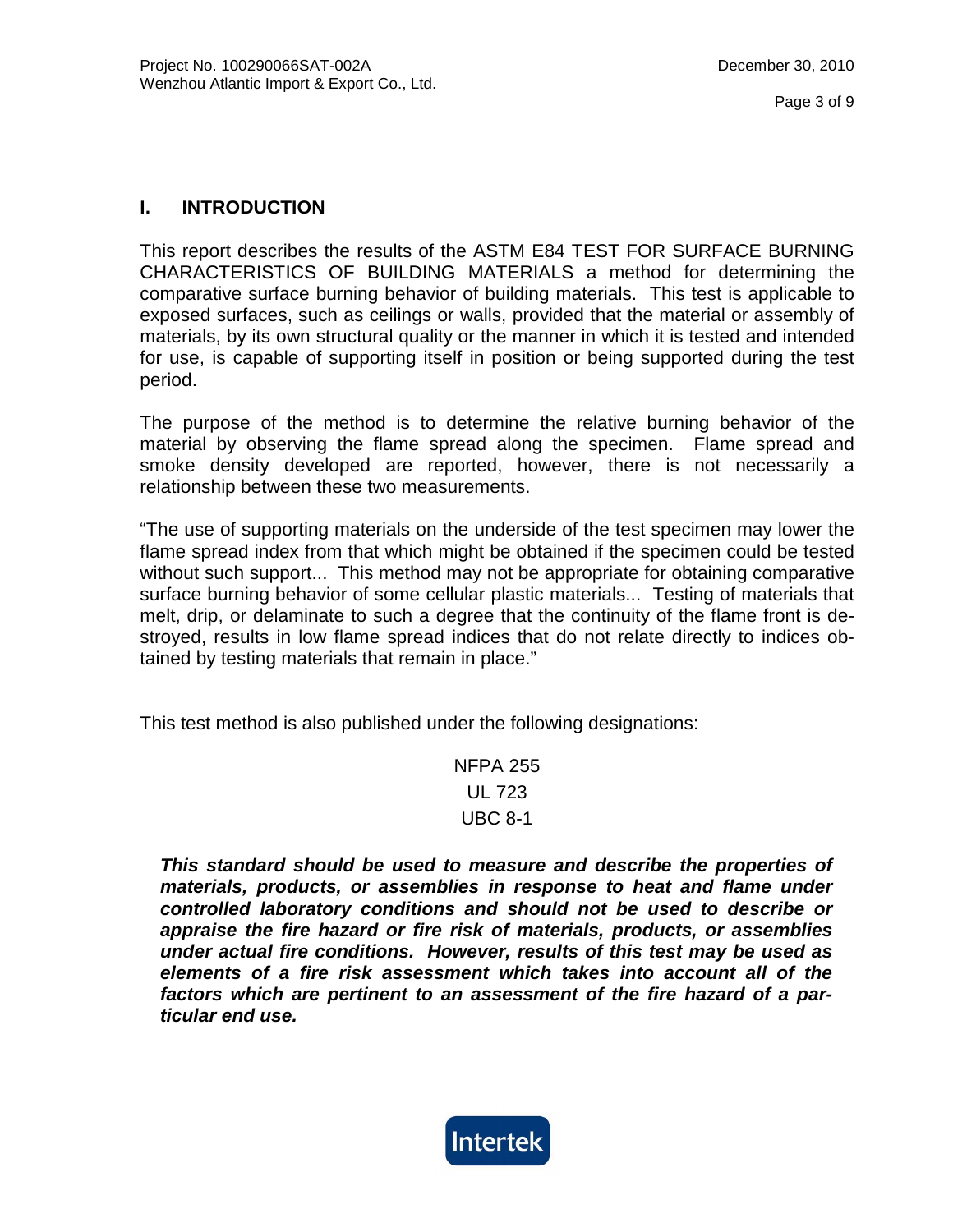### **II. PURPOSE**

The ASTM E84 (25 foot tunnel) test method is intended to compare the surface flame spread and smoke developed measurements to those obtained from tests of mineral fiber cement board and select grade red oak flooring. The test specimen surface (18 inches wide and 24 feet long) is exposed to a flaming fire exposure during the 10 minute test duration, while flame spread over its surface and density of the resulting smoke are measured and recorded. Test results are presented as the computed comparisons to the standard calibration materials.

The furnace is considered under calibration when a 10 minute test of red oak decking will pass flame out the end of the tunnel in five minutes, 30 seconds, plus or minus 15 seconds. Mineral fiber cement board forms the zero point for both flame spread and smoke developed indexes, while the red oak flooring smoke developed index is set as 100.

## **III. TEST PROCEDURE**

The tests were conducted in accordance with the procedures outlined in the ASTM E84. The specimens are placed directly on the tunnel ledges. As required by the standard, one or more layers of 0.25 inch thick reinforced concrete board are placed on top of the test sample between the sample and the tunnel lid. After the test, the samples are removed from the tunnel, examined and disposed of.

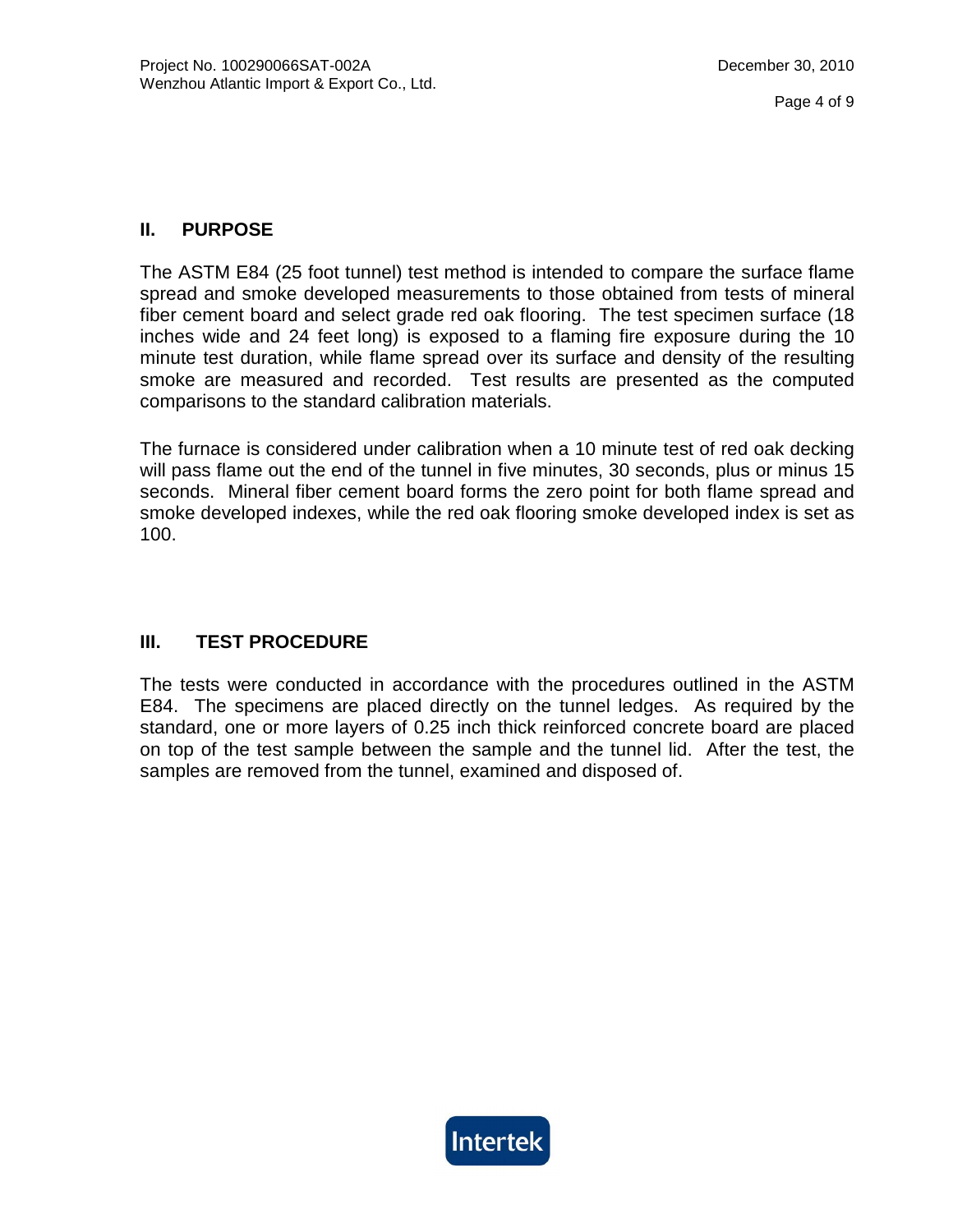## **V. DESCRIPTION OF TEST SPECIMENS**

| Date Received:                        | 12/15/2010 |
|---------------------------------------|------------|
| Date placed in the conditioning room: | 12/15/2010 |
| Conditioning (73F & 50% R.H.):        | 15 days    |
| Specimen Width (in):                  | 23.75      |
| Specimen Length (ft):                 | 24         |
| Specimen Thickness (in):              | 0.16       |
| Material Weight:                      | N/A        |
| Total Specimen Weight (lbs):          | 5          |
| Adhesive or coating application rate: | N/A        |
|                                       |            |

### **Mounting Method:**

The specimen was self-supporting. The specimen was the same on both sides.

#### **Specimen Description:**

The specimen was described by the client as "PVC ceiling tiles".

The specimen consisted of (12) 23.75-in. long x 23.75-in. wide x 0.16-in. thick ceiling tiles.

The product was received by our personnel in good condition.

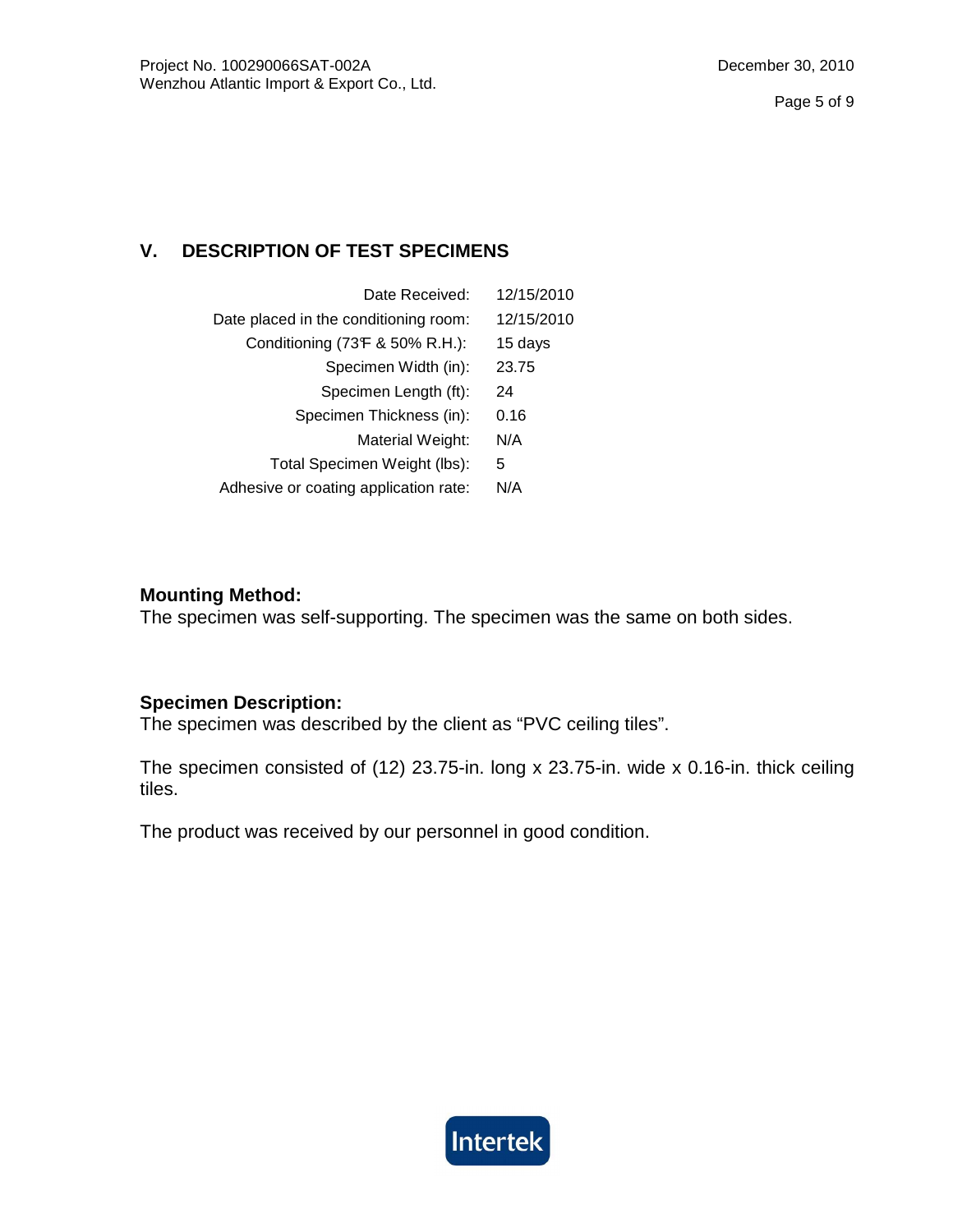## **VI. TEST RESULTS & OBSERVATIONS**

The test results, computed on the basis of observed flame front advance and electronic smoke density measurements are presented in the following table.

| <b>Test Specimen</b> | <b>Flame Spread</b><br><b>Index</b> | <b>Smoke Developed</b><br>Index |
|----------------------|-------------------------------------|---------------------------------|
| "Design No.:#28"     |                                     | 40                              |

The data sheets are included in Appendix A. These sheets are actual print-outs of the computerized data system which monitors the tunnel furnace, and contain all calibration and specimen data needed to calculate the test results.

### **VII. OBSERVATIONS**

**During the test, the specimen was observed to behave in the following manner.** 

| Time<br>(min:sec) | <b>Observations</b>             |
|-------------------|---------------------------------|
| 0:02              | Sagging was observed.           |
| 0:04              | A steady ignition was observed. |
| 0:06              | Melting was observed.           |
| 0:11              | Flaming drops were observed.    |
| 0:12              | Floor flames were observed.     |

**After the test, the specimen was observed to be damaged as follows:** 

| <b>Distance</b> |                                                |
|-----------------|------------------------------------------------|
| (FEET)          | <b>Damage Descriptions</b>                     |
| $0 - 24$        | The sample was melted and on the tunnel floor. |

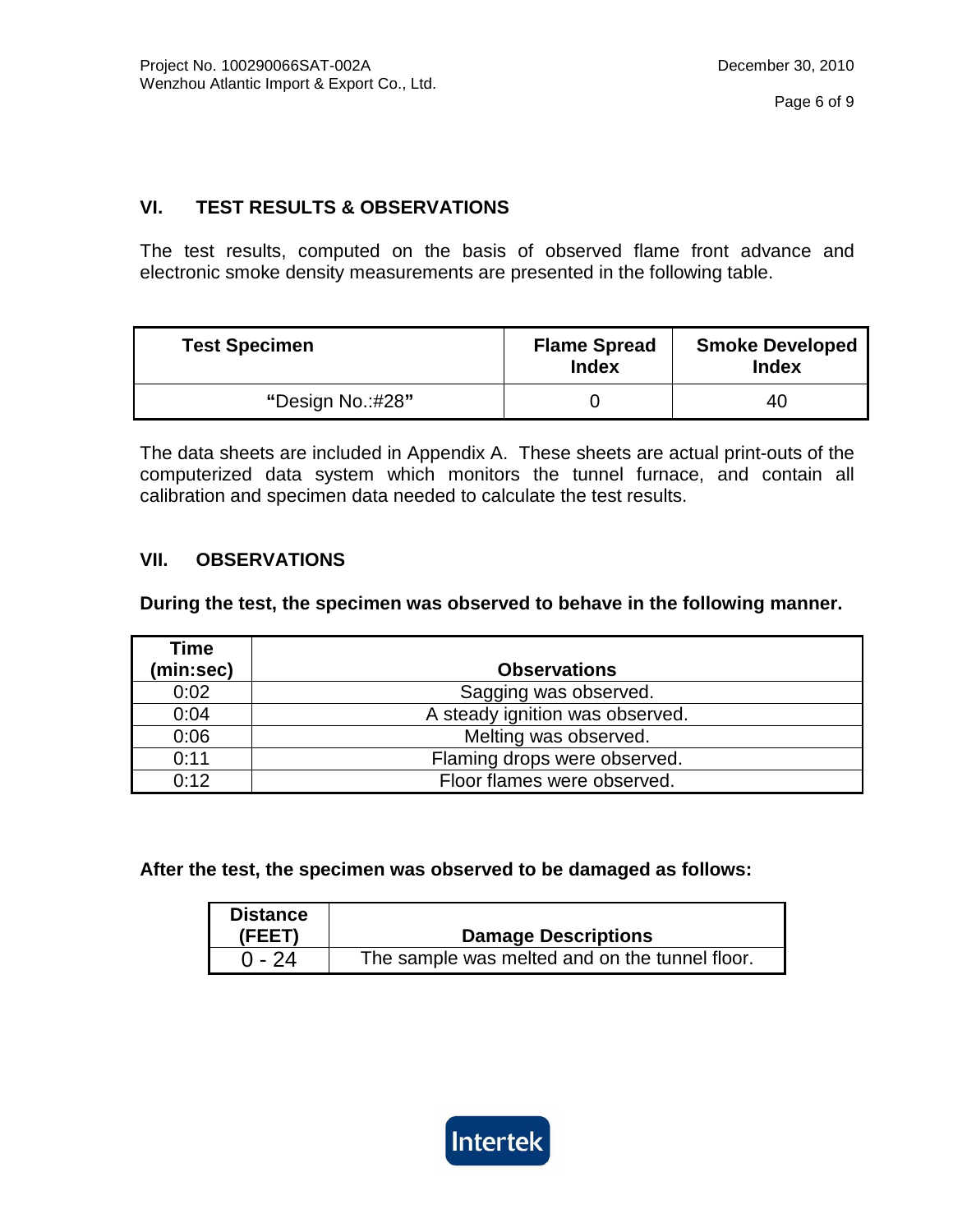## **APPENDIX A ASTM E84 DATA SHEETS**

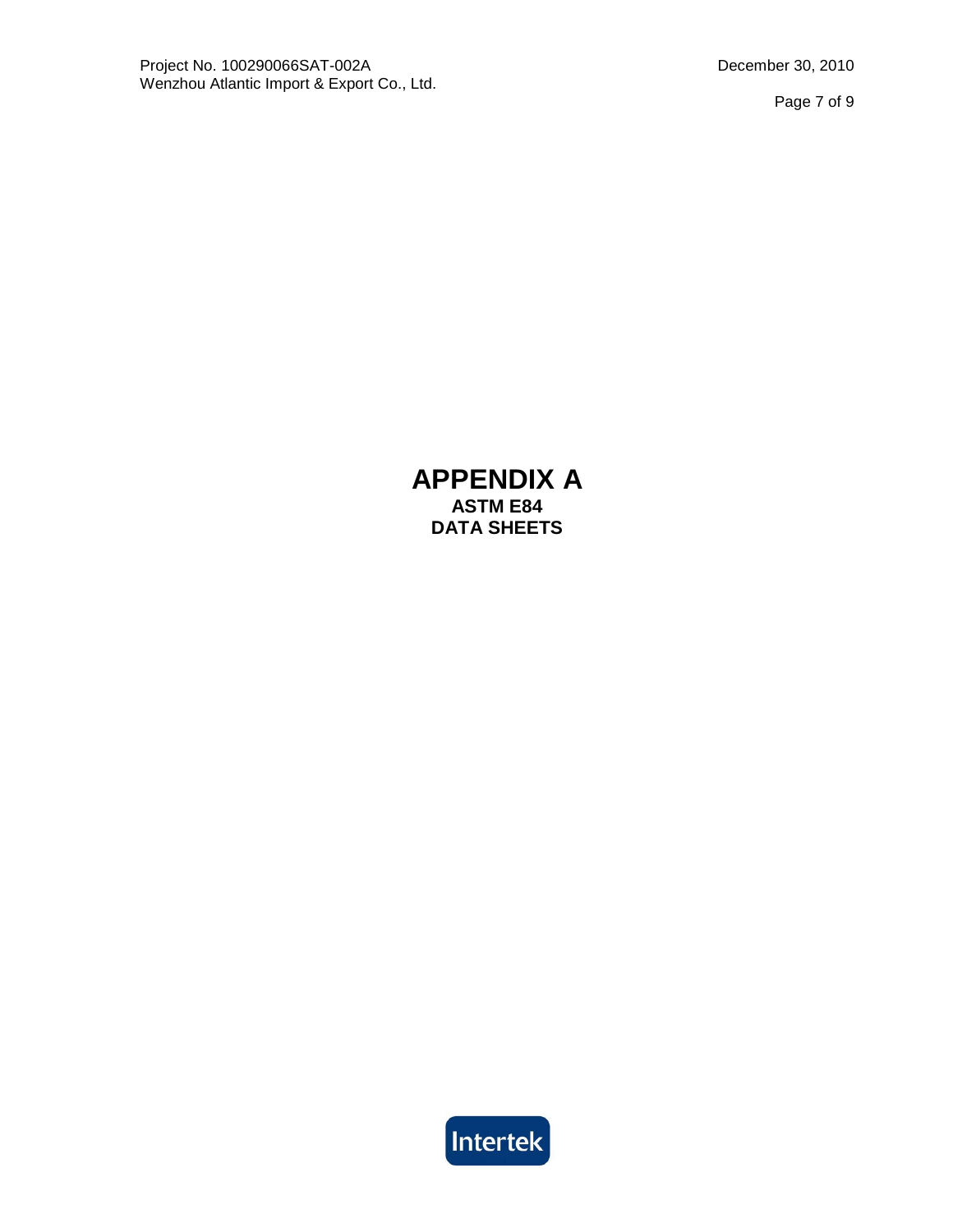**TEST RESULTS** 

## FLAMESPREAD INDEX: 0

### SMOKE DEVELOPED INDEX: 40

SPECIMEN DATA . . .

Time to Ignition (sec): 4 Time to Max FS (sec): 0 Maximum FS (feet): 0.0 Time to 980 F (sec): Never Reached Time to End of Tunnel (sec): Never Reached Max Temperature (F): 531 Time to Max Temperature (sec): 600 Total Fuel Burned (cubic feet): 53.05

> FS\*Time Area (ft\*min): 0.2 Smoke Area (%A\*min): 43.0 Unrounded FSI: 0.1

CALIBRATION DATA . . .

Time to Ignition of Last Red Oak (Sec): 45.0 Red Oak Smoke Area (%A\*min): 101.4